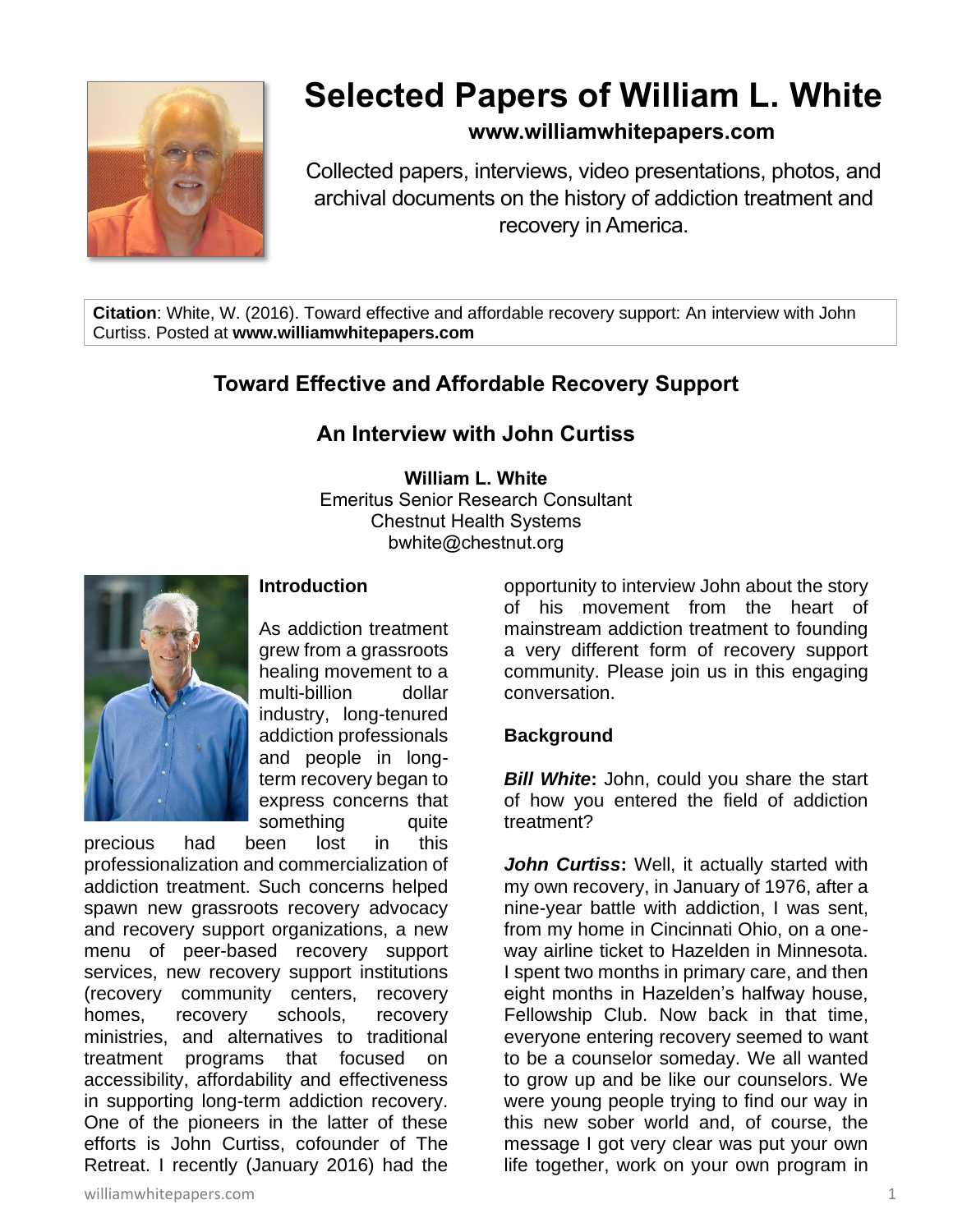recovery first. So, for my first 3½ years of sobriety, I worked in a printing shop and went to allot of AA meetings. About a year sober, I also started volunteering at the Bridge for Runaway Youth in Minneapolis, helping kids on the run get off the streets and into safe circumstances—either with their families or in other placements. In doing this work I felt like I'd found my calling. I found I had a knack, a natural empathic understanding of those in need of help. It convinced me that being a counselor in the addiction treatment field was my calling.

In 1979 I entered the Hazelden Counselor Training Program. A year-long immersion in the treatment and counseling experience. You lived on campus in a 24/7/365 educational and practical experience. That experience crystallized the decision that this was what I wanted to do with my life. Following my training I was hired by Hazelden initially as a floating counselor, which basically meant that you carried a caseload of 15 patients on three different units, and then I settled in on a unit and became one of the Unit Counselors and eventually became a Unit Supervisor in '83. It was a magical time in the field.

#### **Hazelden Experience**

*Bill White***:** How would you describe the field at that point in time?

*John Curtiss***:** Much of my experience at Hazelden was during the Dan Anderson, Pat Butler, Gordy Grimm and Harry Swift era, the originators of the Minnesota Model. They were amazing teachers and role models. The seventies and eighties at Hazelden, and in the field in general, was an exciting and highly collaborative time. Dan Anderson was the consummate teacher and was the best at creating a learning and teaching culture. Freely sharing ideas, models, everything with everyone. It was also a time of tremendous growth in the field. More people received help in the 70's and 80's than in any previous decade. The average length of stay in primary treatment was 28 days and the cost of care was reasonable enough to allow many to pay out-of-pocket if needed. The full continuum of care was in place; detox, primary care, extended care, halfway houses and sober-living allowing people the intensity of care and time needed to heal and recover. Looking back, this was a simpler time in the field. We were less encumbered by the regulatory demands and the eventual chokehold of managed care. Individuals and families got well and their gratitude was enduring.

*Bill White***:** Hazelden had already become an iconic institution at the time you were in training and working as a counselor there. People were visiting from all over the country and world. Did you have a sense of that specialness?

*John Curtiss***:** I did. It was clear that I had landed in the middle of a very special place that was influential in driving an international movement in the addiction treatment field. I was surrounded by people from all over the U.S., and around the world in training and as patients. In 1976 when I first came to Hazelden as a patient, there was a revolution of sorts in the treatment of addiction. The Minnesota Model was exploding across the country and abroad. Nearly every hospital in the country had a 20-bed, 28-day program that mirrored what Hazelden was doing. Young people were flooding into recovery. It was the year of Freedom Fest (June 1976) where tens of thousands of recovering alcoholics and addicts filled the Metropolitan Stadium in Bloomington Minnesota celebrating their new found freedom. Garry Moore and Dick Van Dyke were the hosts and a documentary film called, *One Day*, captured the happening. I remember calling home with six months of sobriety and saying, "I think everyone in Minnesota is in recovery!" (Laughs) It was a very exciting time and impossible not to get swept up in the enthusiasm. It was an exciting and energizing time to enter the field.

*Bill White*: You went on to serve as Executive Director of Hazelden's Fellowship Club and to be a VP at Hazelden. You were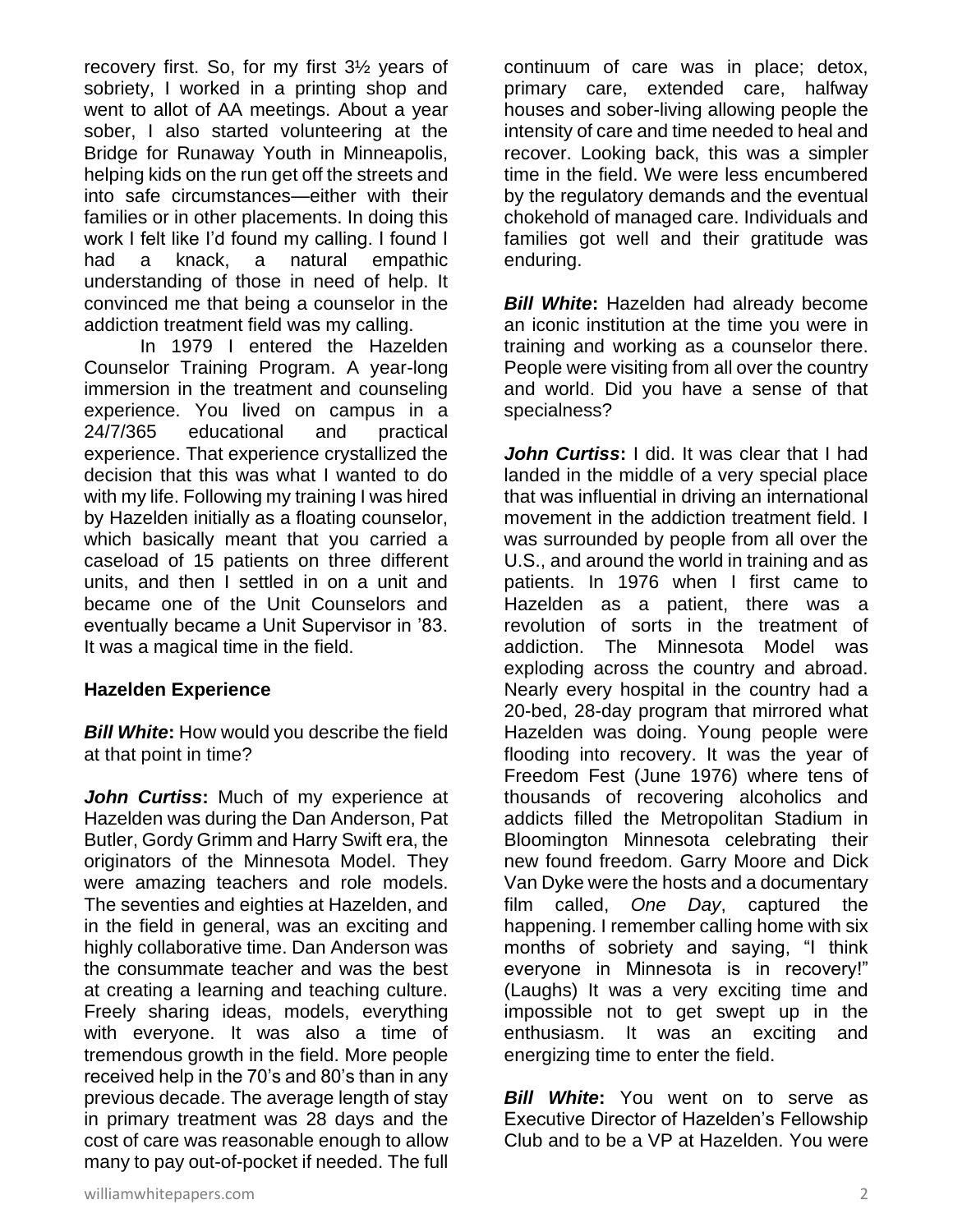one of the key purveyors of the Minnesota Model in the 1980s.

**John Curtiss:** I would more accurately say I was an active participant in the Minnesota Model in the 1980's. I became a Unit Supervisor in '83 and supervised two different primary treatment units and then in 1988 became the Executive Director of Hazelden's Fellowship Club, which was one of the first halfway houses in the country dating back to 1953. Fellowship Club was a 55-bed intermediate care program (which is how we referred to it at that time) serving adult men and women. We felt that the term halfway house conveyed more of what today would be called a sober house, and Fellowship Club which offered more clinical services and was staffed by a multidisciplinary treatment team fell somewhere between extended care and sober-living. So Intermediate Care was the term we used. People stayed six to eight months, working, going to meetings and taking what they had learned in primary treatment and putting it into action in their day-to-day lives. It was a residential community-based program that created a safe "caring community" environment to support our resident's re-integration back into society.

During this time I completed graduate school, receiving a masters degree in Human and Health Services Administration. In 1992 I was promoted to VP of Hazelden's National Continuum of Care. Overseeing Hazelden community partnerships around the country and the development and operations of Hazelden's programs in New York City, Chicago and St. Paul.

*Bill White***:** How did your role then transition to a national scope?

*John Curtiss***:** First, it was impossible not to have a national, or even international, view of the field working at Hazelden. Over half of our patient population came from outside of Minnesota and abroad. In 1979 Hazelden was very involved in helping set up The Betty Ford Center in California and in the 1980's The Hanley Hazelden Center in West Palm

Beach Florida. In the late 80's & early 90's, Hazelden was looking to expand as alumni and donors in New York and Chicago wanted to see Hazelden programs in their communities. So our first venture was to replicate what we had in St. Paul, Hazelden Fellowship Club, a 55-bed intermediate care facility in the heart of Manhattan. Doug Tieman, who's now the CEO of Caron Foundation, and I led this effort. Doug was the fundraiser and I was the operations and program guy. Together, we found a building, purchased and renovated it, and opened what became Hazelden New York. Bill Moyers, who led our fundraising campaign in New York, called it, an "Island of health in the busiest city in the world." A few years later we opened Hazelden Chicago.

For much of my 19 years at Hazelden I was also an instructor for Hazelden's Continuing Education Department teaching "The Minnesota Model", "Group Therapy" and "Working with Special Populations". This allowed me to meet some amazing and very dedicated fellow professionals throughout the country and abroad.

In the late 80's, I became very active in the Association of Halfway House Alcoholism Programs of North America (AHHAP); Fellowship Club was one of its founding members in 1966. My involvement on the AHHAP board of directors broadened my involvement in the national and international halfway house, recovery home & sober house movement. Meeting people like Jim & Sue Cusack in New York, Skip Land and Jack King in Chicago and Susan Blacksher and Ken Schonlau in California contributed to a significant shift in my thinking about where recovery, and even treatment, should move if we are ever to make recovery available to the masses in need. We traveled the country together meeting likeminded grassroots providers who were dedicated to this "social model movement". Creating thousands of community-based recovery homes, and in turn were creating hundred of "naturally occurring recovery communities" surrounding them, that were making recovery accessible to many more people for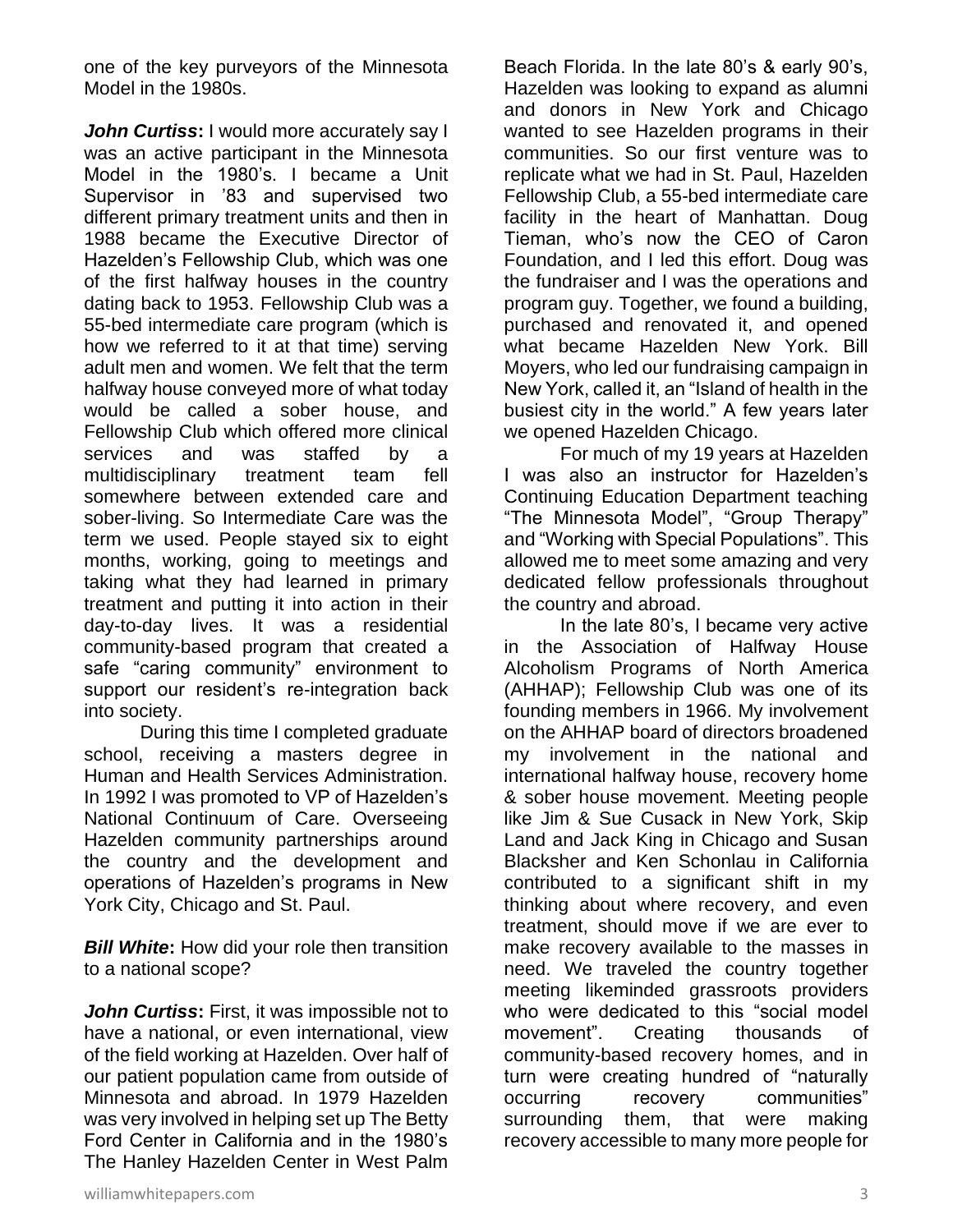allot less money. I served two stints as Chairman of the AHHAP board.

*Bill White***:** As you look back on your Hazelden experience, what do you see as the value of the Hazelden model?

*John Curtiss***:** First, it showed the world that you could and should treat those suffering from alcoholism and drug dependency with dignity and respect. Hazelden was the first program in the country to merge total abstinence, active involvement in Twelve Step recovery and the clinical components into one seamless and effective treatment philosophy. It was, and is, an amazing treatment and training environment that carried the message that alcoholism is a primary progressive illness, it is treatable, and that recovery is a multi-dimensional process that's best supported by a multidisciplinary approach to care. It started a revolution in the addiction treatment field and contributed greatly to the professionalism of the field. Over the years, Hazelden has trained thousands of people and sent them off into the world to replant the seeds of the Minnesota Model Care.

#### **Birth of the Retreat**

*Bill White***:** Were there limitations from your experience with the Hazelden experience and the larger directions of addiction treatment?

*John Curtiss***:** I remembered on a number of occasions talking with Dan Anderson before he retired as president of Hazelden in 1986 where he shared his worry that Hazelden was getting too big, too complicated, and too expensive, a trend that was happening across the addiction treatment field in the United States. Over time, the professionalization of the treatment field became a double-edged sword. It certainly helped to become more accountable and credible in the world of health care and I think overall "care" was improved. However, the simplicity of the treatment field was lost in a maze of the rules and regulations of licensure and

accreditation, the mandates laid down by insurance companies and managed care, and in the multiplication of services within the treatment setting. The professional counselors' role was continually evolving, requiring more education, more specialized skills, and broader knowledge than the professionals before them. Joint Commission and CARF accreditations, licensure, utilization review, quality assurance, Total Quality Management, endless tweaking of standards for admission, continued stay and discharge and the never ending battles with insurance and managed care companies took it's toll on the organization and the staff. Treatment became a much bigger business layered with levels of administrative and clinical responsibilities, endless documentation and in general much more complexity.

All of this, of course, drove the cost of care up and with the growth in beds across the country led to increased pressure to keep beds filled. The growth of the "business" of treatment eventually led to a shift away from the collaborative "sharing the model with anyone and everyone" to a much more protectionist, market share driven culture.

Two other critical changes to the addiction treatment field, one brought on by external forces and one by internal decisions made to combat these forces led to dramatic changes in the treatment environment:

The first was managed care's decision that funding for addiction treatment be tied to their ever changing "medical necessity criteria" and the second was the move of treatment under umbrella of *behavioral healthcare.* These two changes played a key role in a dramatic increase in the number of patients being diagnosed with co-occurring mental health disorders. In the '70's and '80's between 18-20% of those being treated were diagnosed with a cooccurring mental health disorder, mostly depression or an anxiety disorder. By the mid to late '90's, sixty to seventy percent were diagnosed with a co-occurring conditions and with women and adolescents that number rose to as high as 80-100%. Now it's quite possible that there were many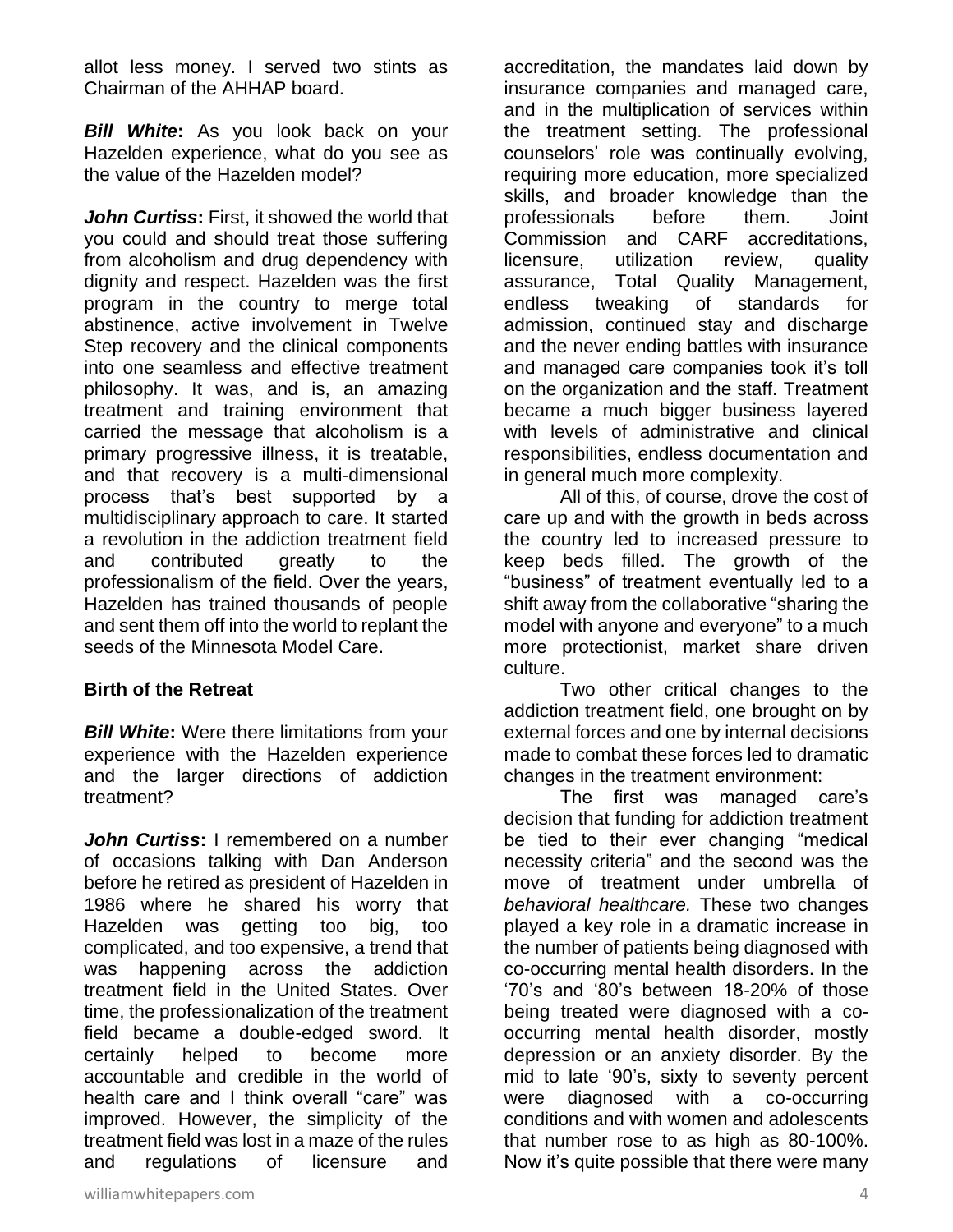patients in those earlier years that were under diagnosed and as the professional staff became better trained we were identifying more accurately. But, the mandates from Managed Care to only reimburse for medical or psychological stabilization and the increased role of the psychologists and psychiatrists in the treatment environment led to what I have referred to over the years as the *over pathologizing of the human condition*. There are many people who in their first few days of recovery appear to have a lot of cooccurring mental health disorders, but with total abstinence, active involvement in a "program of recovery" and the gift of time those symptoms eventually disappear. The pressure, brought on by Managed Care's medical necessity criteria, to assess, diagnose and treat within the first three days of treatment inevitably led to overdiagnosing, over treating and in some cases over medicating conditions that would have disappeared over time. And as the lengths of stay diminished the *gift of time* was no longer on our side.

*Bill White***:** John, was that awareness the seed of what will become The Retreat?

*John Curtiss***:** Yes. In 1991, the Johnston Institute hosted a conference at South Sea Plantation on Captiva Island, Florida. Fifty professionals from across the country attended with representatives from criminal justice, substance abuse treatment and the research community. The theme of the meeting was, "Where are alcoholics going to get help in the future?" It was clear at that point that managed care was going to continue to squeeze the bottleneck in terms of access to care and that this will significantly reduce residential lengths of stay and ultimately reduce treatment beds across the country.

I met Dr. George Mann, the founder of St. Mary's Hospital program Minneapolis at that conference. I had known of George for years but had never really sat down and shared ideas with him. It turned out that he and I shared similar concerns about the direction the addiction treatment field was going: The rising cost of care, the decrease in access to care, the increased complexity of care, and the shift of the field under the umbrella of psychiatry and behavioral health and away from the spirituality of the Twelve Steps of Alcoholics Anonymous. We both felt these changes would drastically impact the quality of care and eventually outcomes.

We shared a set of common beliefs: that treatment could and should be simpler, more affordable and accessible and more connected to the spirituality of the Twelve Steps. Could we go back to the basics at a time when everything was becoming more complex? George came back from that conference and formed a "think tank" group and called it The Community of Recovering People of which I was a member.

The group consisted of dedicated professionals in the treatment field (Johnston Institute, St. Mary's, Abbott Northwestern and myself from Hazelden), business leaders and long-term recovering people. Our mission was to explore the variety of treatment methods and models existing at that time and come up with another approach that could help more people access a life of recovery. We met at the Basilica, St. Mary's in Minneapolis once a month for seven years. We met with leaders in the social model movement from California. We brought people in from High Watch Farm (the program Bill W. and Marty Mann started in 1939) in Kent, Connecticut. And we had many conversations with Harry Swift and Gordy Grimm about the very early days of Hazelden. What we found in those early accounts was that there was a power in these "people helping people" communitybased approaches that were simple, affordable and effective. In their beginnings they were not treatment but rather "recovery retreats". I was enamored with the simplicity of the Old Lodge (Hazelden's original program starting 1949) and the High Watch Farm experience. Could we go back to something like that, with the knowledge and sophistication we now have about clinical complexity and co-occurring issues the alcoholics are presenting us today? Could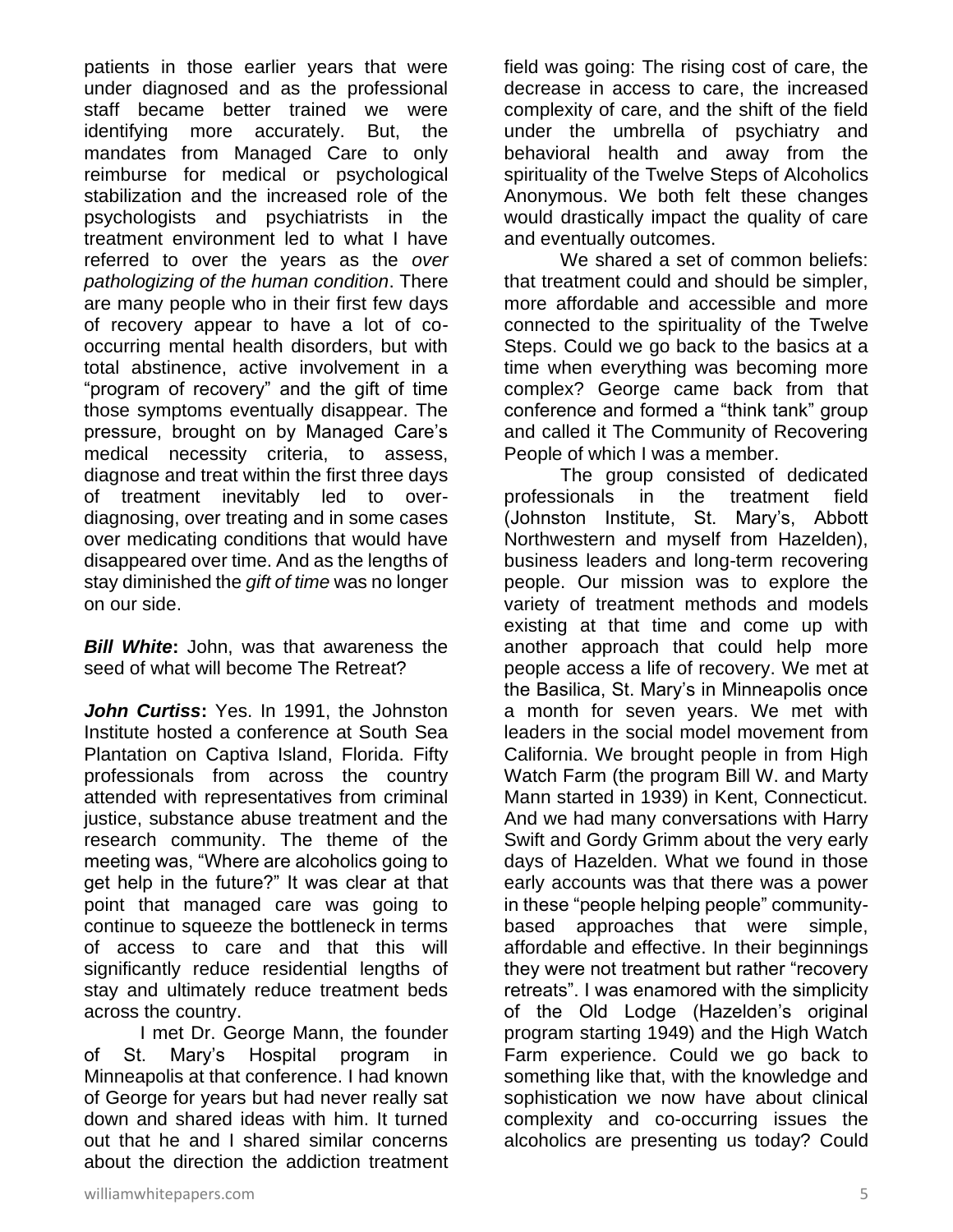we make a simple, basic model like that exist in this day and age?

In 1995, I wrote a business plan for a 20-bed, supportive-educational, Twelve Step immersion retreat center modeled after those earlier approaches and called it "The Retreat". I wanted to make a distinction between "treatment" and this more supportive educational community-based approach. This seemed to be a model we could all coalesce around. No one, it seemed, in the field was moving in the direction of simpler, more basic, more affordable, more Twelve Step focused, so we felt we had our mission. George Mann called in all his personal favors and raised about \$600,000 and Bob Bisanz, Jim Steubner and I started looking for a building. At the close of '97, we found a potential site: the old Pillsbury-Gale family estate in the western suburbs of Minneapolis. It had 172 acres of land, an 8,000 square foot brick mansion, a horse stable, and a gatehouse. It was like a Monet painting—an absolutely beautiful facility. Initially we leased the property with an option to buy. Around that same time George Mann approached me and said, "John, do you believe in this model enough to leave your great job at Hazelden to make it happen?" After much discussion with George and others and a lot of prayer said, "Yes, I do." So on April 1<sup>st</sup> 1998, I left Hazelden to start The Retreat. I remember my first day, driving my pickup out to the new location; I was alone (I was our first and only employee) in an empty building with no furniture thinking, "What have I done?" Thank God that moment of insecurity didn't last long. I found a volunteer that helped me furnish the place (we received a lot of donations). I hired the three additional staff to get the program up and running; Misha Quill (admissions coordinator), Diane Poole (program coordinator) and Greg Olson (overnight Retreat Assistant) and brought on AA and Al-Anon volunteer "champions" to help drive the volunteer teams who would deliver the program curriculum. By the  $11<sup>th</sup>$ week we were ready to accept our first guest.

I received a phone call from a Hazelden board member who had a nephew

purchase the property the second year and paid off the mortgage the third year. We have had 18,000 people from around the world go through The Retreat since that time (18 years) and have never had a "red" year. **The Retreat Model** *Bill White: John, how would you distinguish* The Retreat model from the clinical treatment of alcohol and drug dependence? *John Curtiss***:** The Retreat is a supportive-

who needed help and it turned out I was his counselor 16 years earlier. He became guest number one on June 21, 1998. The 2<sup>nd</sup> quest came a week later and by the  $5<sup>th</sup>$  month we were nearly full and operating "in the black". It cost us \$177,000 to get The Retreat opened, furnished, staffed and operating in the black. We exercised the option to

educational community-driven model of care rather than a clinical or medical treatment program. We don't serve people who need the level of clinical intensity offered in the more traditional treatment programs. We serve people who know they have "the problem"of alcoholism and/or drug dependency, are "motivated" for recovery and are medically and psychologically stable. We provide an intensive orientation to the spiritual solution of recovery embodied in the Twelve Steps of Alcoholics Anonymous. We believe that if we provide a safe and supportive environment, accurate information about the *problem* and the solution, and a solid bridge to Alcoholics Anonymous, people will recover. If clinical services are needed, our guests can access them through a network of community resources. The entire cuuriculuum at The Retreat is delivered by a vibrant and dedicated group of volunteers that are active members of Alcoholics Anonymous and Al-Anon. We have over 400 volunteers that interacted with The Retreat guests, in a variety of capacities, each month. As a result of this volunteer-driven model we are able to deliver a 30-day residential stay for \$4,900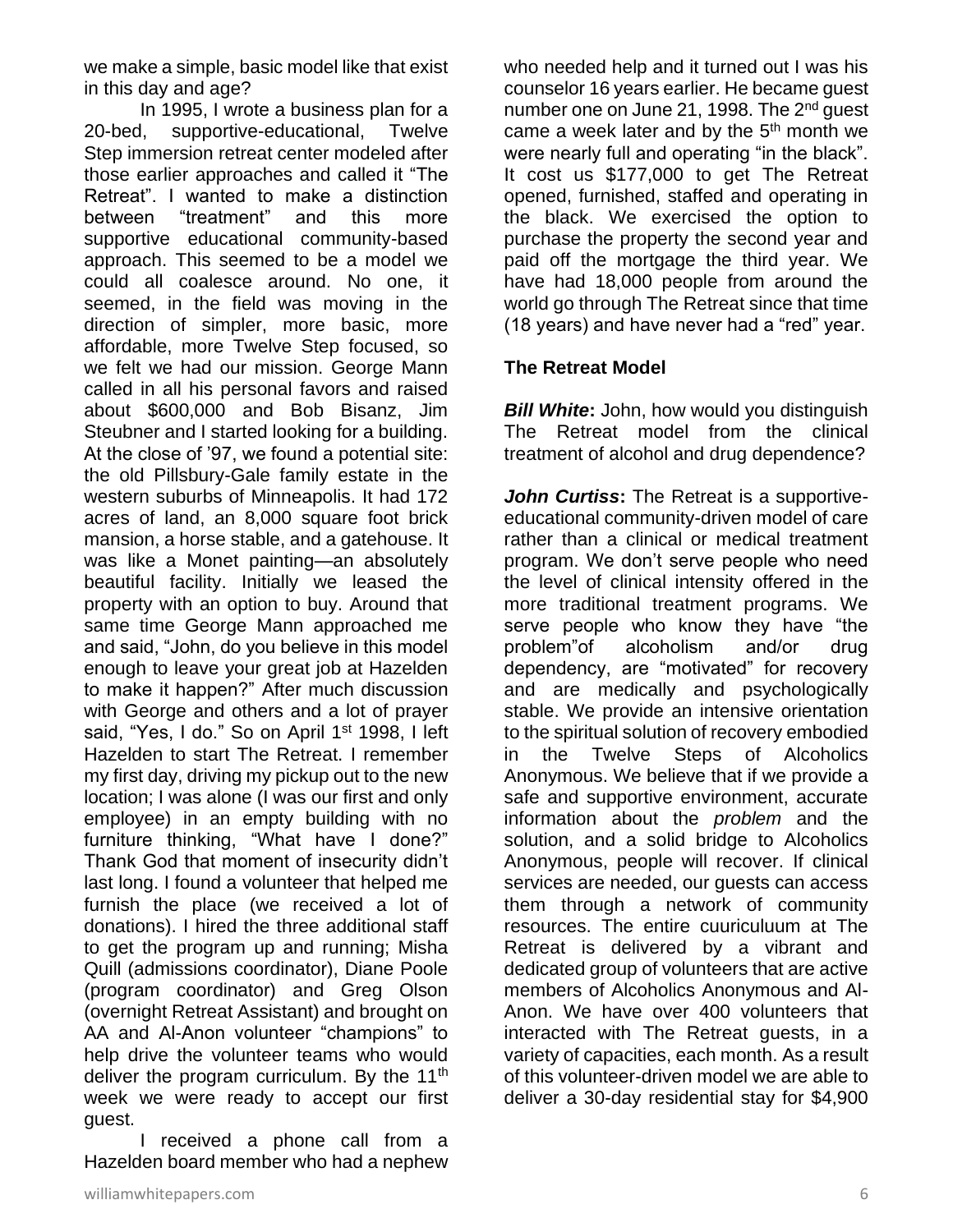compared to \$30,000 or more for more clinically-oreinted treatment programs.

In some ways we serve different populations. However, I have found over the years that there are many being served in traditional treatment programs who really don't need the level of clinical intensity that they are paying for. There are many who just need a safe and supportive place to go to get out of the "burning house" of their addiction and learn and practice the Steps and principle of recovery in their day to day lives.

*Bill White*: How do recovery outcomes following participation in The Retreat compare to outcomes of traditional treatment programs?

*John Curtiss*: We utilize an external research group from Oregon to measure everything that we do. We survey our guests when they arrive, when they leave, and six months and twelve months post discharge. We look at general demographic information, prior and post substance use, health care access, involvement in the legal system, mutual help participation, employment, and overall quality of life. We have been researching our model now for over 17 years and the outcomes are at or above the highest industry standards at 20 cents on the dollar. This was the statement from our research group in our 2012 Report:

*"The Retreat data continues to be some of the strongest, most compelling data the evaluation team has seen in over twenty years of evaluating a variety of addictions programs."* 

*Bill White***:** I assume then that the staffing pattern would be very different than that found in a traditional Minnesota Model program.

*John Curtiss***:** That's true. Although many of our senior leadership staff are licensed clinicians, mostly serving in a screening gatekeeping capacity, we don't have the full multidisciplinary team (counselors, nurses, doctors, psychologist, psychiatrists, etc.) found in a traditional clinical treatment program. Rather than a "case management model" as seen with most treatment programs, The Retreat staff serve in a "milieu management" capacity overseeing a community of volunteers who deliver the curriculum. In a clinically oriented treatment program the *agent of change* is the "*counselor-patient*" relationship where in The Retreat-model care it's "*God working through the Community*".

When we started, we had four staff: myself as the director, Misha Quill, our admissions coordinator, Diane Poole, (who also trained at Hazelden) as our program coordinator and Greg Olson our overnight Retreat Assistant. It was very lean staffing pattern and continues to be, relative to our growth, to his day. Today, with 157-beds, we have 77 employees, many of which are parttime or on-call, with a total of 37 FTE's.

*Bill White***:** And how was the cost different compare to traditional treatment?

*John Curtiss***:** When we opened the Retreat we were about ten percent of what traditional treatment programs were charging; \$2,600 a month compared to \$27,000 a month for many treatment programs at that time. Today, eighteen years later, we charge \$4,900 for a 30-day stay, which includes a 4 day residential family program for one guest's family member, compared to \$30,000 plus for a traditional residential treatment program.

Many of our guests will come to The Retreat for 30-days and then live in our longterm sober-living residences in St. Paul for a year or more, to practice the Steps and principles of their recovery while re-engaging into full and productive lives—all for total cost of less than \$5,500 for an entire year immersion in this Caring Community. Our residents pay their own sober-living cost of \$550-\$600 per month with jobs they receive in the community.

*The gift of time, structure and support to heal, to learn to live happy, sober and productive lives without breaking the family bank.*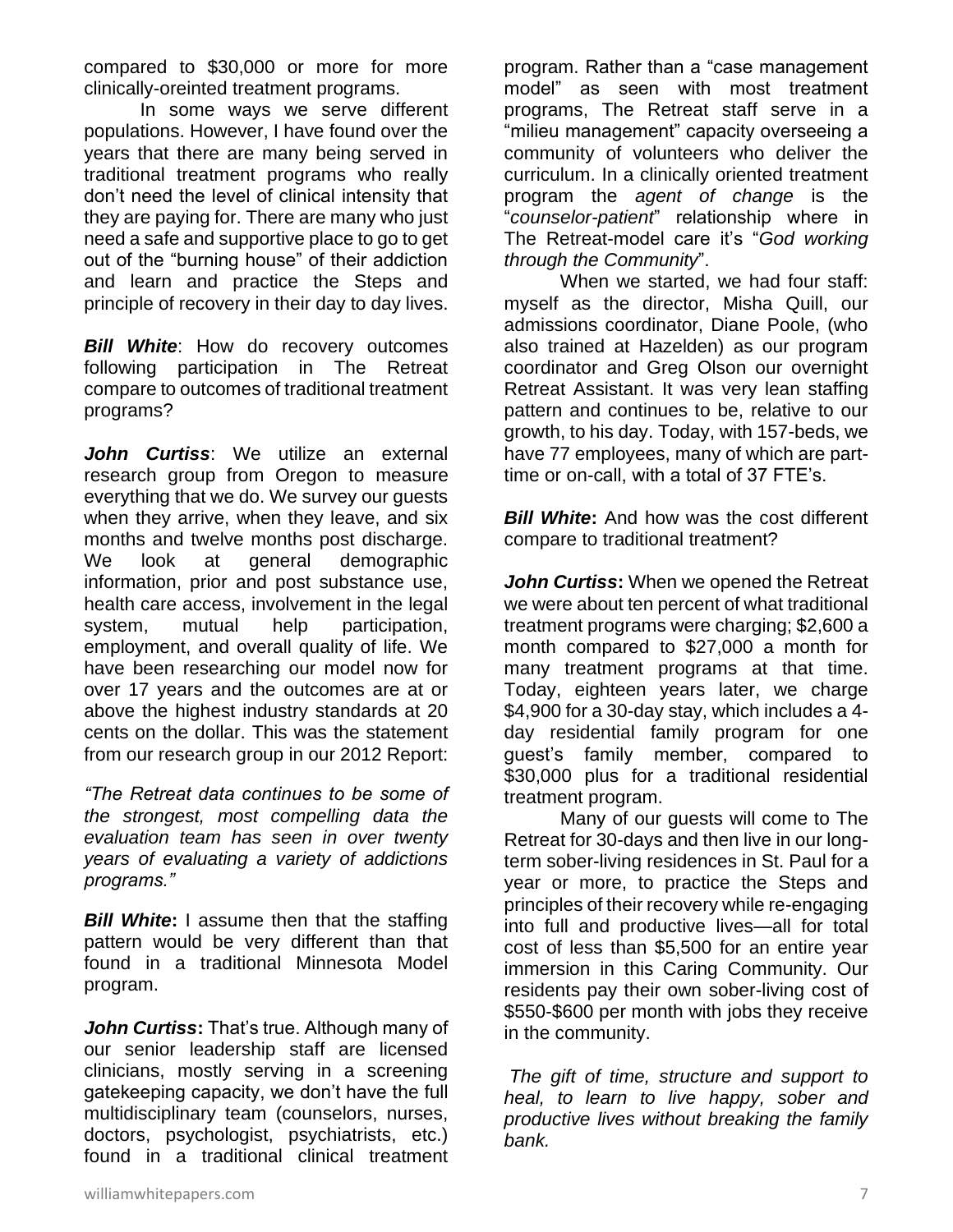To put this into perspective most clinically oriented halfway houses today are charging \$6,000 to \$9,000 a month not including the \$30,000 plus for primary treatment. It's difficult to get the time one needs at these prices.

#### **Model Dispersion**

*Bill White***:** John, you have had opportunities to spread this model in other communities, both in the United States and internationally. Could you talk a little bit about such replications?

*John Curtiss***:** Our replication efforts have really been a product of attraction. There have been a lot of eyes on this little project from the very beginning. It may have been that the people who were involved in creating The Retreat were well known around the country and our affordability and outcomes drew a great deal of attention. From the beginning people started visiting The Retreat from Sioux Falls to Hong Kong saying they wanted to create something like this in their communities. And we were delighted to help them.

I came out of the Dan Anderson era at Hazelden where Dan would give away everything we were doing to anybody and everybody. He would travel around the country and the world spreading the Hazelden model even when there was no financial benefit to Hazelden. He felt that the more programs out there helping alcoholics and addicts the better it would be for us and the world. I felt this was the philosophy I wanted to emulate at The Retreat, and we have. So, The Retreat model is now in communities all around the world. (Hong Kong, Sioux Falls, Nashville, Auckland New Zealand, Vero Beach Florida, Waterford Ireland and soon in Dallas, Sydney Australia and Boulder Colorado). At times, a board member will say, "Can't we monetize this in some way?" or "Shouldn't we build our own bricks and mortar projects around the country?" I keep reminding them, "I've seen many organizations expand around the country ending up with 500- 600 beds and the bricks and mortar that comes with it." The

weight that puts on an organization changes you, and we wanted to avoid that. We want to help as many people as we can provide and receive support for recovery. I'd rather give it away and see how many of these models we can help create without the weight of owning bricks and mortar everywhere.

Now, that said, The Retreat has grown considerably since our early days. We moved from the Upland Farm property in Minnetrista Minnesota after six years as a result of long waiting lists and the realization that we had completely outgrown that facility. We moved to the Wayzata Big Woods, 22 acres of old growth forest in the middle of the wealthiest community in Minnesota. The citizens of Wayzata raised their property taxes 3.1 million dollars to help contribute to us coming to this property. Community leaders wanted to preserve the Wayzata Big Woods and keep the integrity of the spiritual retreat center that was there before. The Cenacle Sisters had hosted spiritual retreats on this site for 50 years. So, it was one of those amazing public/private partnerships between the Trust for Public Land, the citizens of Wayzata, the Minnesota Land Trust and The Retreat that allowed us to move to this environment. Today, we have 157 beds, including: a 40-bed Men's Center, a 20-bed Center for Women's Recovery, a 20-bed Center for Family and Spiritual Care all on our Wayzata campus and 77 long-term sober living beds in six facilities in the historic Crocus Hill neighborhood St. Paul. We also have non-residential evening programs in St. Paul and Wayzata and an Older Adult day program in Wayzata for those 60 and over. As much as we've grown, all of our programs remain grounded in our volunteer-driven, supportive, educational retreat model of care.

#### **Closing Reflections**

**Bill White:** What have been the greatest personal challenges you've faced in this work?

*John Curtiss***:** One of the challenges for me (and my staff get tired of hearing me say this)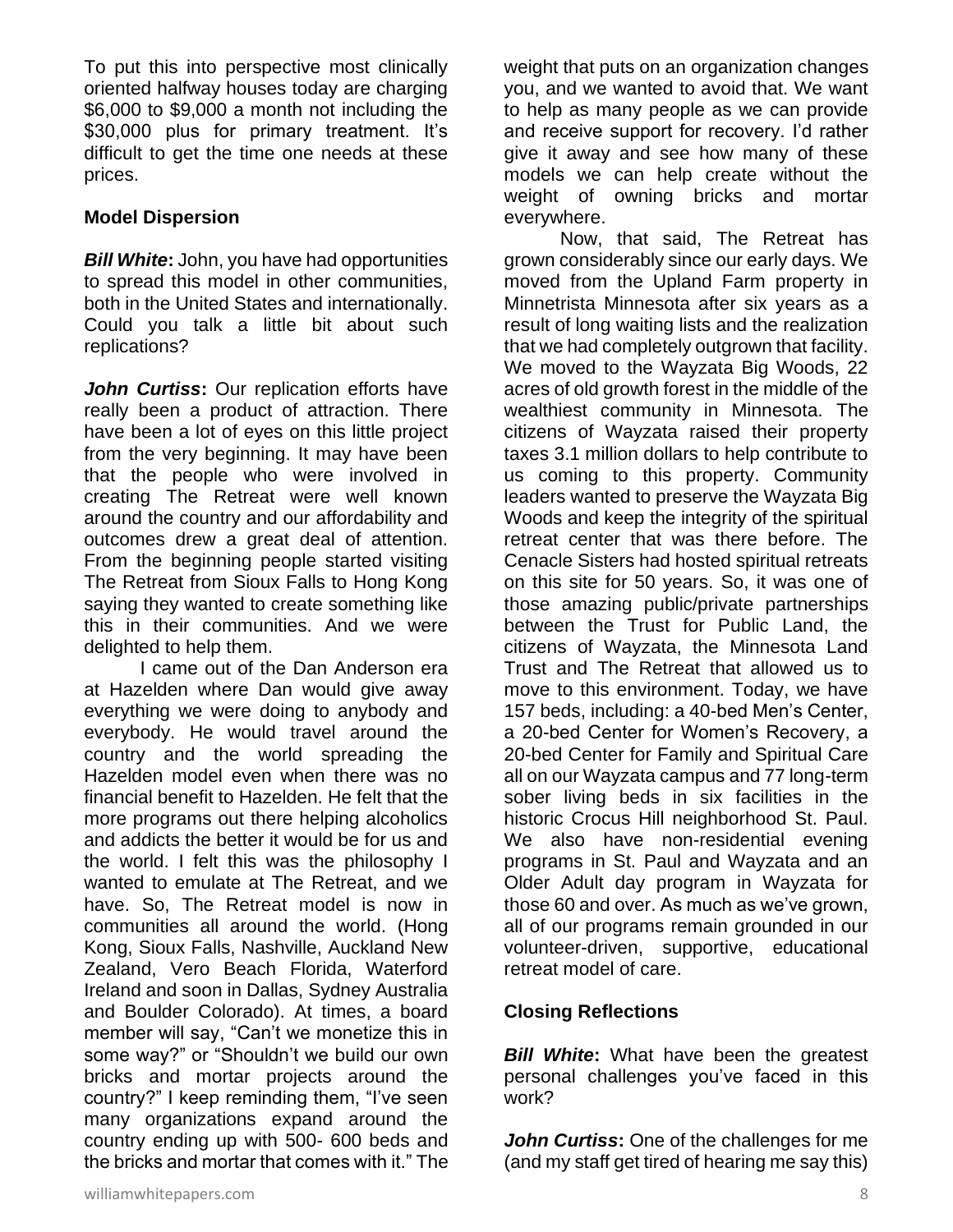is how do we continue to grow and *stay small*. How do we grow and develop as a model of care that can help more people access a life of recovery, and yet maintain our intimacy with the people we serve, our donors, our friends, our community, our mission? There's this natural thing that happens with every growing organization you create layers of leadership, administration, departments, divisions and silos. In that process you can, if you don't pay attention, grow your way out of specialness. George Mann and I spent a lot of time talking about our need to keep our organizational structure as flat as possible. By design, we want our board and our staff to be in the middle of the action - close to our community and to the people we serve at all times. I still have dinner with the sober house men every Tuesday night. All of us are involved in the trenches, visible in the community, active in meetings. We try our best to operate our organization using the principle and traditions of Alcoholics Anonymous as our guide.

Keeping our model simple and staying focused on what we do best is another challenge. There are a lot of "shiny pennies" out there in the field that are being developed all the time. You go to the conferences where everybody's marketing their new specialty program (1,200 count bed sheets, ocean views, massage therapy, equine therapy, CBT, DBT, etc.). The big push in the field today seems to be toward these "high-end" programs with all the bells and whistles. (\$30,000 to \$60,000 a month primary treatments, \$3,000 to \$20,000 a month sober houses) This strategy is not going to solve the problem of access to care that we are facing in our country. I'm constantly saying to the board and the staff, "We have to keep our model simple, focused and affordable, complexity ends up moving us away from what we're trying to accomplish, an affordable, spiritually grounded immersion in the Twelve Steps of Alcoholics Anonymous." This is what we do! It is the most difficult part of our model  $$ *keeping it simple*.

How do we remain true to the fundamental goals of total abstinence and active involvement in Twelve Step recovery and not be labeled as a bunch of old-school guys that just want to hang on to our old school ways? As an organization we are always growing and always learning and certainly want to support the field to look for every solution out there that may help save lives. But we also want to preserve this timetested Twelve Step abstinence-based model of care for current and future generations.

Another challenge is around succession planning. As the field and the profession moves more toward the medicalmodel, clinical interventions and toward various harm reduction and Medically Assisted Treatment strategies, which all have their place, the next generation of helpers in the addiction treatment field don't have the same deep and practical grounding in the spirituality of the Twelve Steps, the disease concept, or even the value of total abstinence as a fundamental goal of recovery. Where are the professionals that encompass the clinical knowledge and skills, the spirituality of the Twelve Steps, the power of community and the grassroots movement with strong business acumen going to come from? Today's counselor training programs are not teaching these skills. The Retreat's professional in residence training program and internship programs are helping in this regard, but much more is needed.

*Bill White:* As you look back over this work, what do you feel personally best about?

*John Curtiss***:** You know, there's an amazing ability and desire in communities, particularly in the recovering communities, to help one another. Everywhere we go, we experience this powerful ethic of compassion and service. That is probably the most exciting thing for me--knowing that we have been able to play a small part in rekindling this movement of people in this country who want to help each other live happy, sober and productive lives. The other thing to me is the power of love. It generally doesn't get talked about much in the therapeutic modalities, but there's nothing more powerful or more effective to helping